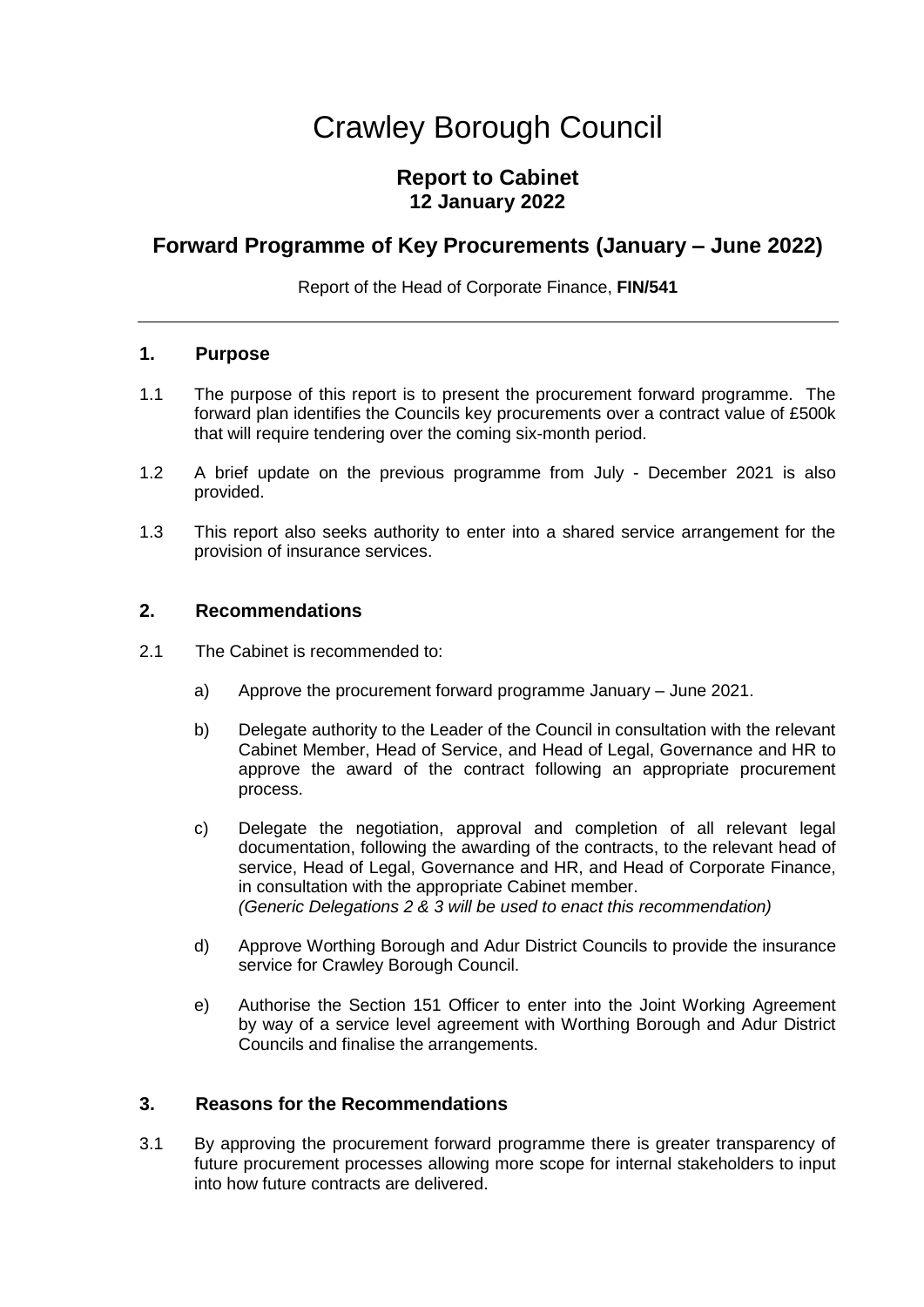3.2 The approval of the forward programme provides a key decision that will enable the individual procurement processes to be awarded under delegated authority once the tender process has concluded, giving the Council the ability to reduce the time required to complete a procurement process.

# **4. Background**

- 4.1 The Council's procurement is governed by The Public Contracts Regulations 2015 along with its own internal rules which are set out in the Procurement Code. The Procurement Code dictates that any contracts awarded above the total value of £500k (across its duration) must be approved by Cabinet.
- 4.2 The attached forward programme at Appendix A identifies those high value procurement processes that the Council is currently aware of that are due to go out to tender in the next six months. This is subject to change.
- 4.3 There may be additional projects that are identified that require procurement action that are not currently on the current forward plan, however it is hoped that these will be minimal and are more likely to be one-off or construction-based procurements where additional funding/capital investment has been agreed.
- 4.4 Appendix B gives a brief update on the procurement projects that were previously identified.

# **5. Description of Issue to be Resolved**

- 5.1 It is hoped that there is greater transparency and awareness of key procurement projects.
- 5.2 Allowing contracts to be awarded under delegation shortens the tender process.

### **6. Information & Analysis Supporting Recommendation**

6.1 By identifying procurement processes in a forward programme, internal stakeholders can input into the process at an earlier stage where there is more ability to influence and make decisions on the future contract delivery model. The organisation can manage resources more effectively.

### **7. Insurance Shared Services**

- 7.1 The insurance service was provided by the Treasury and Insurance Officer before the postholder retired in July 2020. It has subsequently been resourced through the use of temporary staff or by staff in other roles. The treasury element of the Treasury and Insurance Officer role has been moved into another post.
- 7.2 It is recommended that the Council enter into a Service Level Agreement with Worthing Borough and Adur District Councils for the provision of insurance services. These councils already provide a shared insurance service to other local authorities.
- 7.3 Joining an existing shared service offers a number of advantages as the councils have local government knowledge and are not for profit. They can provide flexibility,